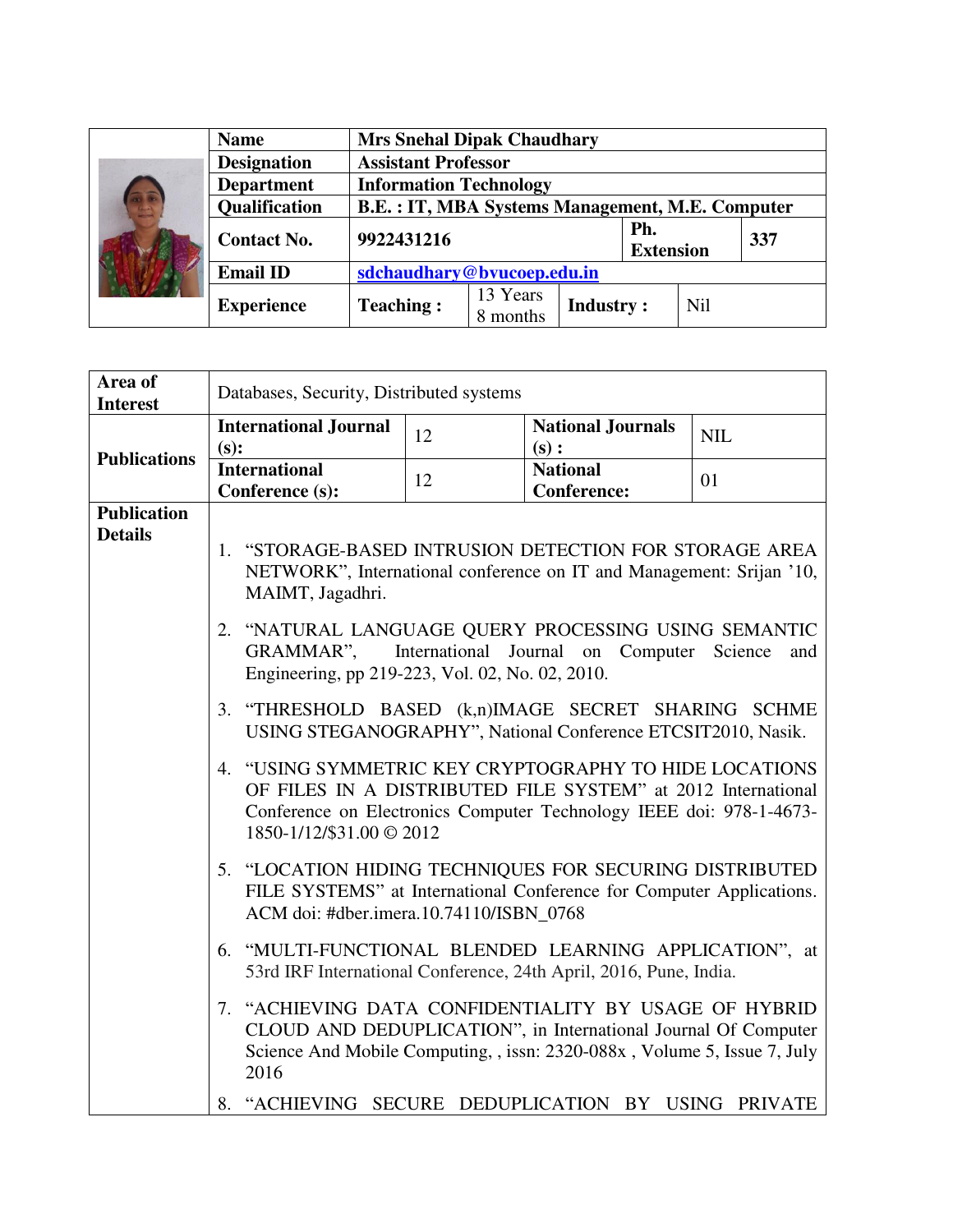| CLOUD AND PUBLIC CLOUD", in International Journal of Security and<br>Its Applications, Vol. 10, No. 5, pp.17-26, May 2016.                                                                                                                                                                                                                                                                              |
|---------------------------------------------------------------------------------------------------------------------------------------------------------------------------------------------------------------------------------------------------------------------------------------------------------------------------------------------------------------------------------------------------------|
| 9. "DYNAMIC POLICY UPDATE OF CLOUD FOR FILE ACCESS",<br>International Journal on Recent And Innovation Trends in Computing and<br>Communication, Volume 5, Issue 6, pp. 757-761, June-2017                                                                                                                                                                                                              |
| 10. "SECURE AND POLICY UPDATE METHOD ON BIG DATA ACCESS<br>IN CLOUD STORAGE", IOSR-Journal of Computer Engineering (IOSR-<br>JCE), Volume 19, Issue 3, pp. 48-52, May-June 2017                                                                                                                                                                                                                         |
| 11. "M-LEARNING THE CURRENT AND FUTURE STATUS OF M-<br>LEARNING", IRACST - International Journal of Computer Science and<br>Information Technology & Security (IJCSITS), Vol.7, No.3, Pp:6-11, May-<br>June 2017                                                                                                                                                                                        |
| 12. "ONLINE VOTING PORTAL BASED ON<br>ADHAAR CARD<br>VERIFICATION", International Journal of Computer Engineering and<br>Applications, Vol. 11 issue 7, Pp: 57-62, May 2017                                                                                                                                                                                                                             |
| 13. "OPTIMAL ENHANCEMENT OF LOCATION AWARE SPATIAL<br>KEYWORD COVER", International Journal of Advanced Research in<br>Computer Science and Electronics Engineering (IJARCSEE), Volume 6,<br>Issue 6, Pp: 73-77, June 2017                                                                                                                                                                              |
| 14. "USE OF DATA CLUSTERING TO ENHANCE STUDENT AND<br>TEACHER PERFORMANCE", International Journal of Development<br>Research, Vol. 07, Issue, 06, pp.12997-12999, June 2017                                                                                                                                                                                                                             |
| 15. " NOVEL ENSEMBLE TREE FOR FAST PREDICTION ON DATA<br>STREAMS", International Journal of Engineering Research<br>and<br>Applications (IJERA) Vol. 6, Issue 8, (Part -1) August 2016, pp.51-58                                                                                                                                                                                                        |
| 2 <sup>nd</sup><br>16. "USE OF DATA MINING IN CROP YIELD PREDICTION",<br>International Conference on Inventive Systems and Control, 19 - 20 Jan<br>2018, Coimbatore, India                                                                                                                                                                                                                              |
| 17. "AN AUTOMATIC APPROACH TO SARCASM RECOGNITION ON<br>TWITTER", International Conference On New Trends In Engineering<br>Technology (ICNTET 2018), 2018, Chennai, India.<br>18. "PRIORITIZING USER REQUIREMENTS FOR AGILE SOFTWARE<br>DEVELOPMENT", International Conference<br>On<br>Advances<br>in<br>Communication and Computing Technology, February 8-9, 2018,<br>Sangamner, India               |
| <b>19. "PREDICTION</b><br><b>JOBS</b><br>THROUGH DEMOGRAPHY<br>OF<br>AN<br>APPLICATION TO BE USED BY AICTE", International Journal for<br>Research in Applied Science and Engineering Technology (IJRASET), Vol<br>6, Issue 4, April 2018. (Cross Ref DOI: 10.22214)<br>20. "REAL TIME TRAFFIC CONTROL USING BIG DATA ANALYSIS",<br>International Conference On Advances in Communication and Computing |
| Technology, February 8-9, 2018, Sangamner, India.                                                                                                                                                                                                                                                                                                                                                       |